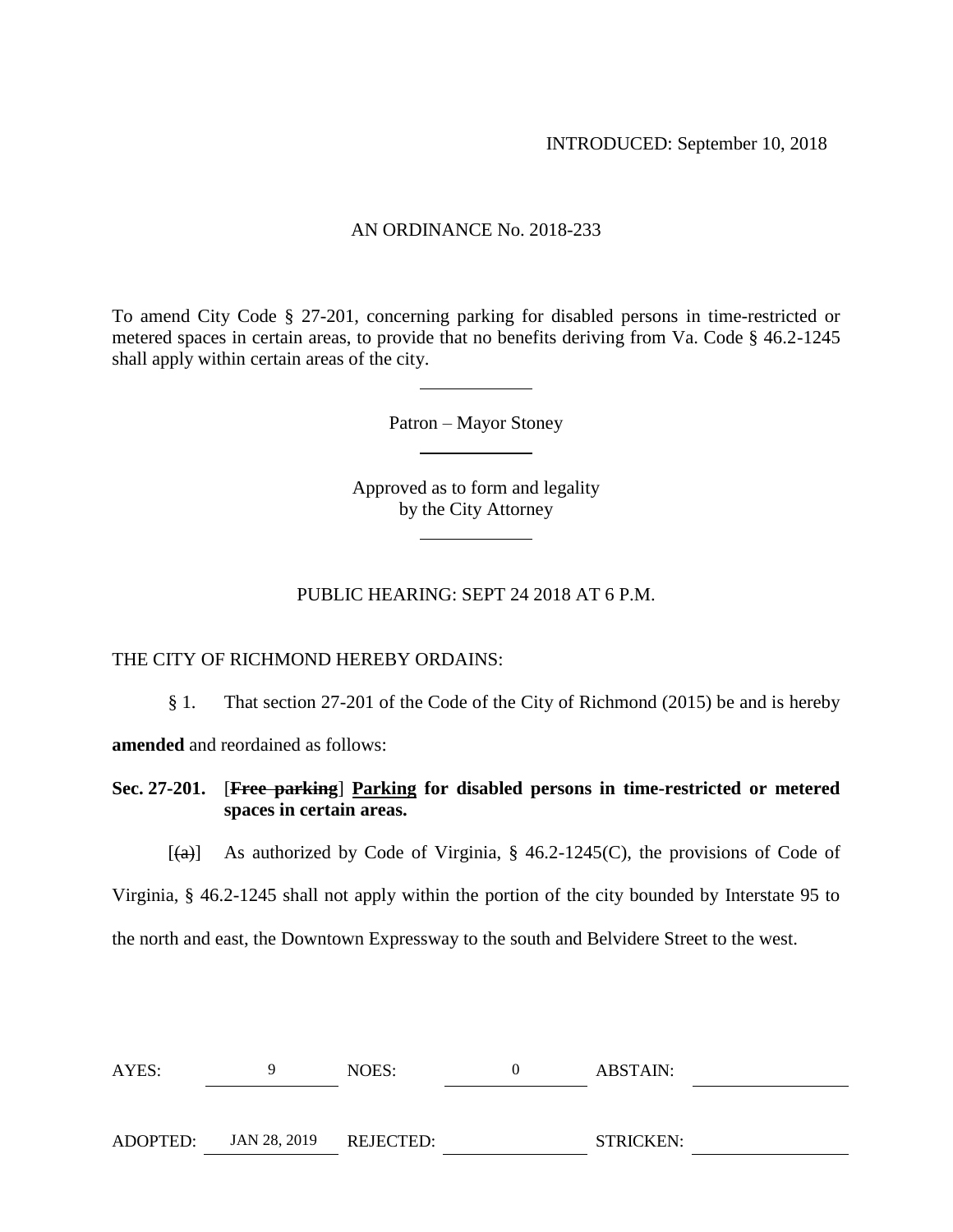[(b) Any operator of a motor vehicle not meeting the qualifications set forth in Section 27-200(b) may park such vehicle for up to two hours in metered or unmetered parking zones restricted as to length of parking time permitted within the portion of the city bounded by Interstate 95 to the north and east, the Downtown Expressway to the south and Belvidere Street to the west and shall be exempted from paying parking meter fees to the City.]

§ 2. This ordinance shall be in force and effect on the sixtieth day after the date on which this ordinance is adopted.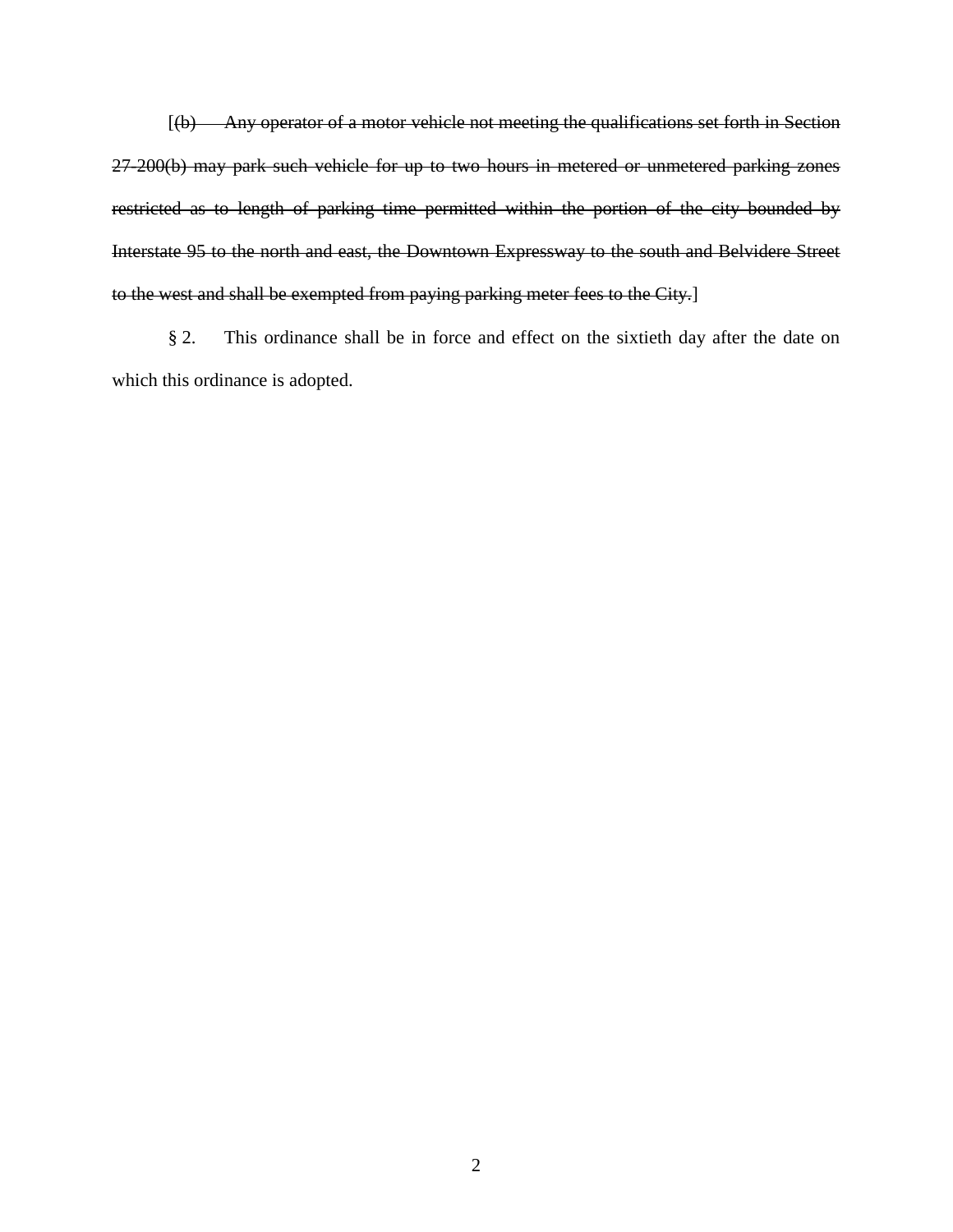

## CITY OF RICHMONDECE SEREQUEST **INTRACITY CORRESPONDENCE**

JUN 292018

DATE: June 26, 2018 **EDITION:** 

Office of the 1 Chief Administrative Officer

JUL 16 2018

TO: The Honorable Members of City Council

THROUGH: The Honorable Levar M. Stoney, Mayor

THROUGH: Selena Cuffee-Glenn, Chief Administrative Officer

THROUGH: Lenora G. Reid, DCAO of Finance and Administration.

THROUGH: John Wack, Director of Finance //

THROUGH: Robert Steidel, DCAO of Operations

Bobby Vincent, Director of Public Works War **FROM:** 

**SUBJECT: EFFECTIVE CURB MANAGEMENT** 

ORD. OR RES. No.

PURPOSE: To improve curb management throughout the City of Richmond.

REASON: Due to the increased demand for parking as a result of economic development, the limited turnover of parking in the city, and the abuse of disabled placards, the Department of Public Works (DPW) recommends eliminating free disabled parking to improve curb management.

RECOMMENDATION: DPW recommends eliminating free parking in time restricted areas with a disabled placard and installing designated meters with blue heads. The City is committed to ensuring that on-street parking is managed effectively for short-term access in business districts. A recent survey revealed that between 75% of downtown parking spaces are filled with vehicles with disabled parking placards limiting access to other placard holders and parkers.

An initiative of curb management will include: on each side of each hundred block on which there is metered parking, a reserved accessible parking space shall be located as close to an accessible curb ramp, marked by signs on both ends of the space showing the symbol for accessibility. Parking at each accessible space shall be regulated by an electronic meter which is painted blue. These spaces will be reserved for people with disabilities at all times, even when a meter fee is not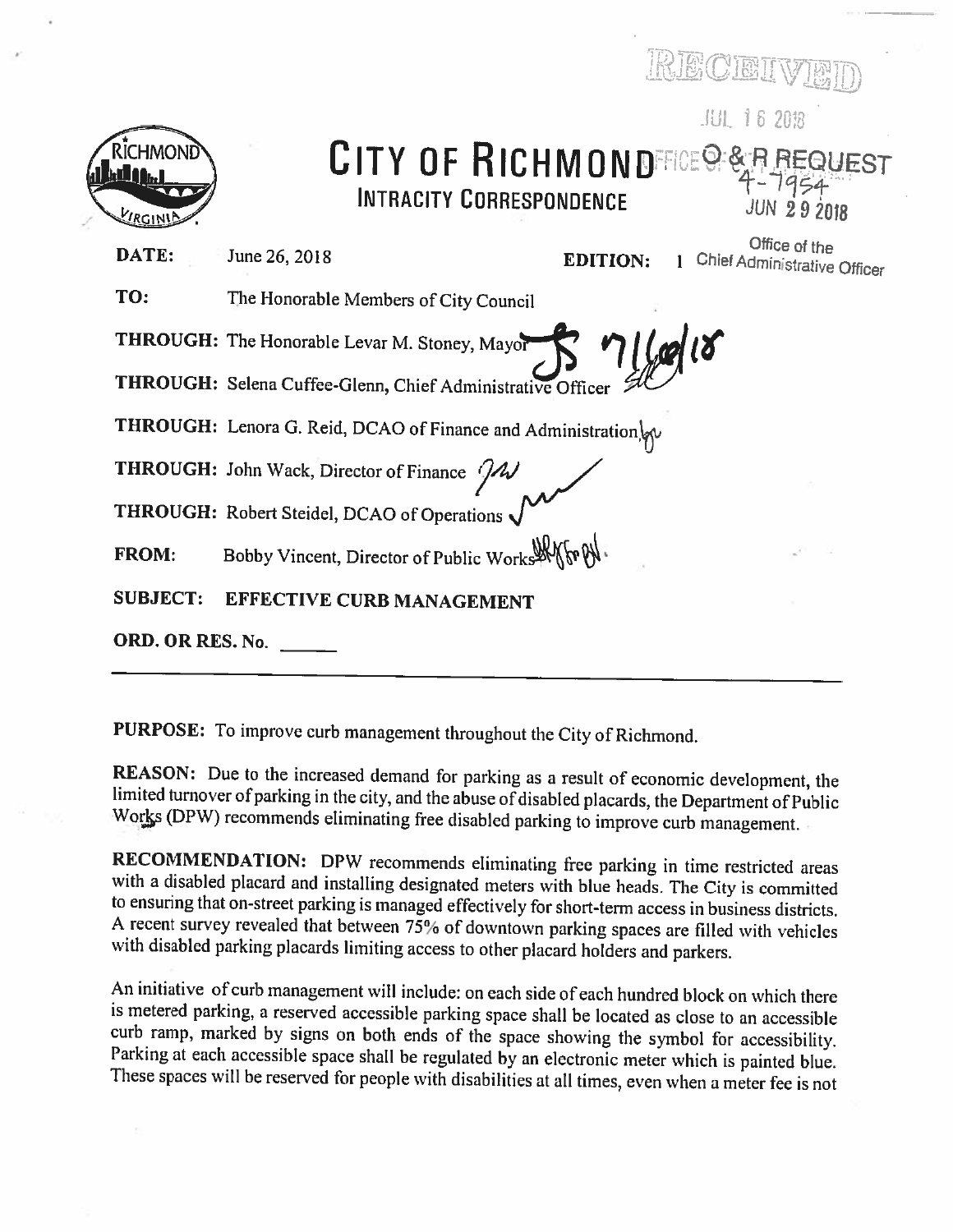required. Vehicles must have a license plate or placard for people with disabilities to park in those spaces and may pay at the blue meter. Other vehicles are subject to a \$200 fine.

The City will designate the meter revenue to pay for services that can benefit people with disabilities, such as Vision Zero initiatives, safer sidewalks, curb ramps, and audible devices at pedestrian crosswalks to assist the visually impaired across intersections.

**BACKGROUND:** The City's Parking Division has observed firsthand the shuffling of cars throughout the Central Business District, of employees of local employers abusing parking spaces. The Central Business District is defined as Interstate 95 to the North and East, the Downtown Expressway to the South and Belvidere Street to the West; which includes the neighborhoods of Jackson Ward, Monroe Ward, City Center District, Capital District, Central Office District, and the Biotech and MCV District.

According to the Americans with Disabilities Act (ADA), there are no federal laws or requirements pertaining to on-street parking spaces. Currently, disabled parkers can park for four hours for free. Seventy five percent of parking in the Central Business District consists of employees of local employers with disabled placards utilizing prime space needed for customers.

The 2012 General Assembly amended 46.2-1245 of the Code of Virginia regarding four hours free parking in time-restricted or metered spaces. Subsection C states that "the governing body of any county, city or town may by ordinance provide that this section not apply within the boundaries or within any designated portion of such county, city, or town. Any county, city, or town adopting an ordinance pursuant to this subsection shall indicate by signs or other reasonable notice that the provisions of this section do not apply in such county, city, or town or *designated portion thereof.*"

In 2013, Council passed Ordinance No. 2013-108-74 to reduce free handicap parking from 4 hours to 2 hours in the Central Business District. There has been some relief. Currently placard users are moving their cars every 2 hours reducing productive work hours.

A study has shown that 30 percent to as much as 50 percent of on-street parking spaces are occupied by placard holders. The Accessible Parking Coalition (APC) 2018 National Survey on Accessible Parking and Disabled Placard abuse results 80% of the respondents agree accessible parking fraud is widespread. The respondents also stated that most often they have problems finding accessible parking in the Main Streets. Ending abuse would free up spaces for those who truly need them. Removing free parking will help with long term parking fraud. Your typical long term parking fraudster is a downtown employee or business owner that is fraudulently using a placard while they are working, clogging up parking for long periods. The abuse of disabled placards has become a serious problem. The number of permits issued far exceeds the space availability.

A study in Alexandria, Va., illustrates how placard reform can greatly benefit the entire disabled community. Police officers who interviewed drivers returning to cars displaying disabled placards found that 90 percent of the placards checked were being used illegally. These placard abusers therefore stole 90 percent of the meter subsidy intended for people with disabilities. Spending the full meter subsidy to provide public services that benefit all people with disabilities seems much